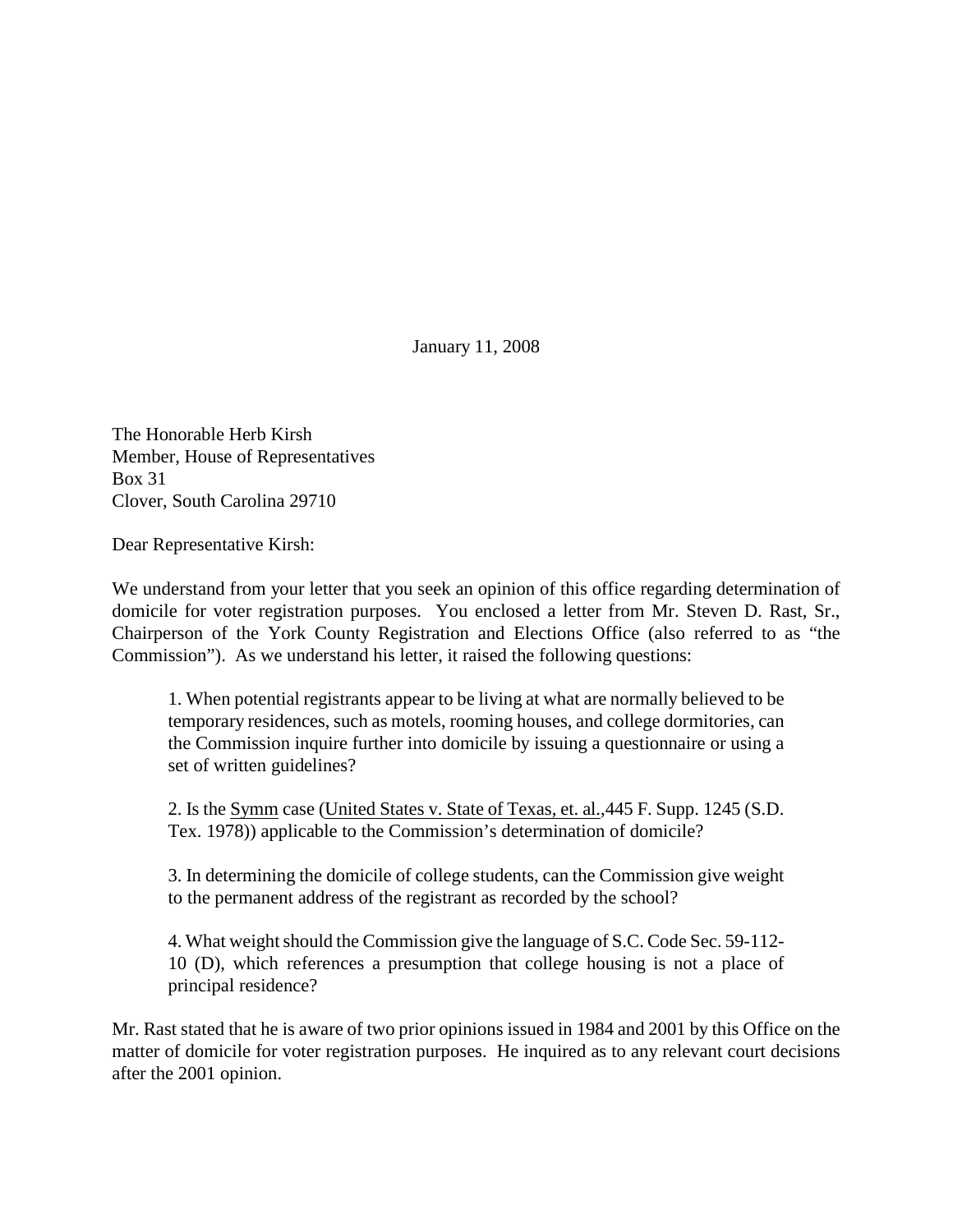The Honorable Herb Kirsh Page 2 January 11, 2008

# **Law/ Analysis**

The definition of "domicile" for voter registration purposes is found in S.C. Code § 7-1-25:

(A) A person's residence is his domicile. "Domicile" means a person's fixed home where he has an intention of returning when he is absent. A person has only one domicile.

(B) For voting purposes, a person has changed his domicile if he (1) has abandoned his prior home and (2) has established a new home, has a present intention to make that place his home, and has no present intention to leave that place.

(C) For voting purposes, a spouse may establish a separate domicile.

Domicile is a mixed question of law and fact, and a person's intentions in this regard "may be proved by his acts and declarations, and perhaps other circumstances." Op. S.C. Atty. Gen., Nov. 22, 1971, citing Clarke v. McCown, 107 S.C. 209, 92 S.E. 479. As we stated in our 1984 opinion, intent "is a most important element in determining the domicile of any individual." Ravenel v. Dekle, 265 S.C. 364, 218 S.E.2d 521 (1974). Intent is primarily an issue of fact, determined on a case by case basis. Ferguson v. Employers Mut. Cas. Co., 254 S.C. 235, 174 S.E.2d 768 (1970). Op. S.C. Atty. Gen. Apr. 11, 1984.

## **I. Further Inquiry via a Questionnaire or Written Guidelines**

Our 1984 opinion specifically addressed the issue of determining domicile for college students, referencing our 1971 opinion on the subject. In the 1971 opinion, we stated that "...college students, minors or non-minors must be treated as other citizens for voting purposes and can establish a legal residence for voting purposes within the locale in which his college or university is located..." Op. S.C. Atty. Gen., Nov. 22, 1971. It is clear, therefore, that a college student may establish a domicile in the voting district where the college is located.

We also opined that "a board of registration is not bound by the statement of residency sworn to by a student or any other applicant for registration on his application form, nor is a board bound by an applicant's oral declarations as to his intentions. Further inquiries can be made of an applicant to determine if the facts and circumstances are consistent or inconsistent with his stated intent, and based upon these inquiries, a registration board can make an independent determination of whether an applicant is qualified under the residency provisions." Op. S.C. Atty. Gen., Nov. 22, 1971. This was re-affirmed in our 1984 opinion.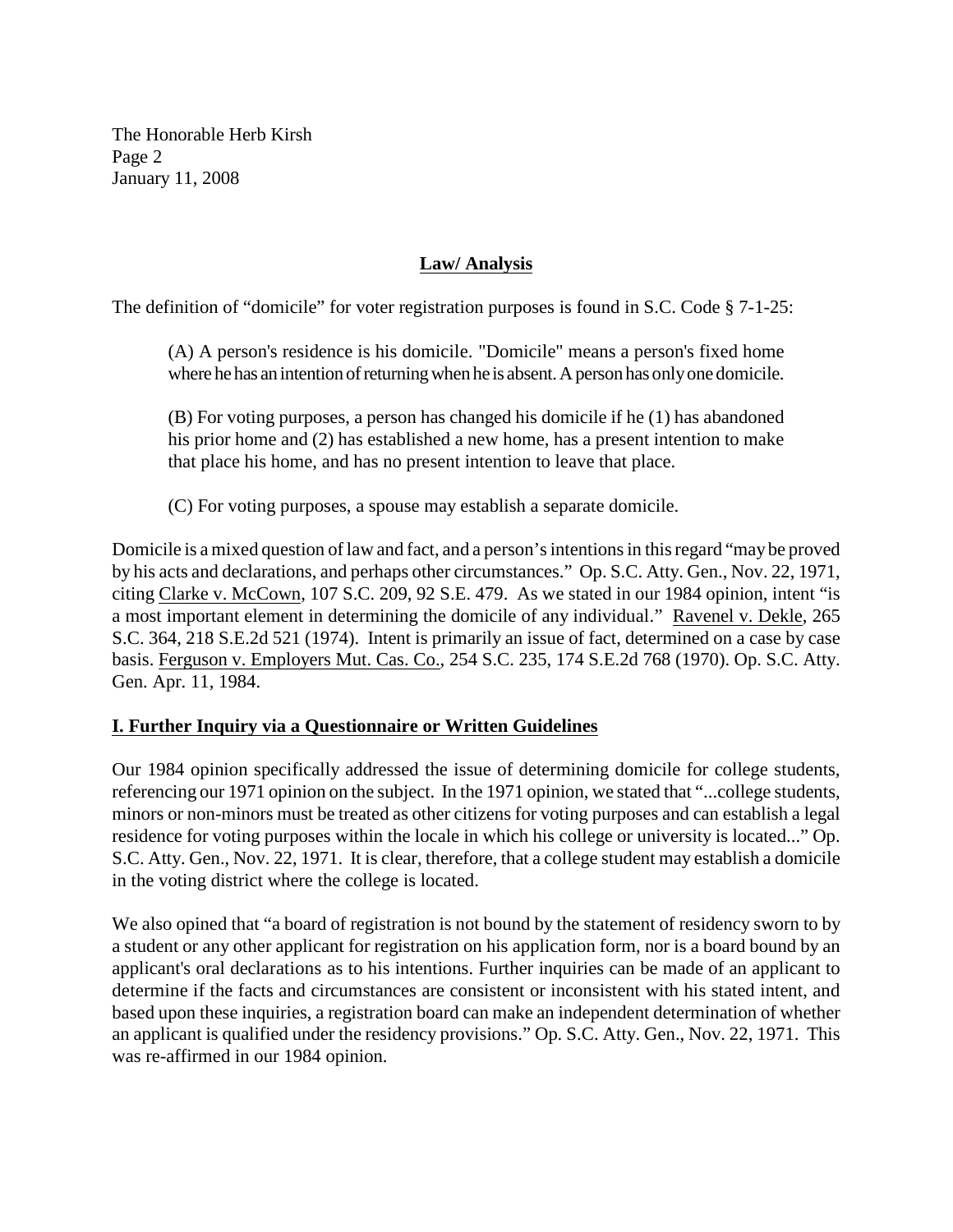The Honorable Herb Kirsh Page 3 January 11, 2008

In making further inquiry to determine whether domicile has been established for voting purposes by a student, as well as any other applicant, we offered the following list of factors to consider:

1) Has the applicant registered to vote elsewhere?

2) If married, where does his or her spouse reside?

3) Where does the applicant keep his personal property?

4) Does the applicant have any community ties to the locale he claims as his domicile-

membership in church, social or service clubs, etc.?

5) Where does the applicant maintain his checking and saving accounts, if any?

6) Where does the applicant pay taxes, and what address did he list as his residence on his last income tax return?

7) What is the residence listed on the applicant's driver's license? (State law requires a person

moving permanently from the address listed on his license to notify the Department within ten days after the change of address. Section 46-170.)

8) If the applicant owns an automobile, where is it registered? (Section 46-78 allows an

automobile owner 30 days within which to notify the State Highway Department of an address change and to obtain a corrected registration card.)

9) If the applicant is employed, where is his job located?

10) Does the applicant live year round at his claimed domicile, or does he divide it

elsewhere? If it is divided, how much time is spent elsewhere and for what reason?

11) What residence does the applicant list on his selective service registration, hunting or

fishing licenses, insurance policies, or other official papers and documents which require a statement of residence or address?

Op. S.C. Atty. Gen. Nov. 22, 1971.

This list was not intended to be exhaustive, and we clarified that relevant factors and circumstances other than those listed may be inquired into by registration boards. Id.

As we noted in our 2001 opinion, the Court has supported the proposition that county registration boards can look behind the written declarations of the applicants by inquiring about the factors suggested by the 1971 opinion. In Dyer v. Huff, 382 F. Supp. 1313 (D.S.C. 1973), the Court stated:

The Board would be derelict in its duty to blindly accept a statement of residency by each applicant. There is nothing wrong or even suspect in registration officials asking college boarding students, whose permanent addresses are outside the county,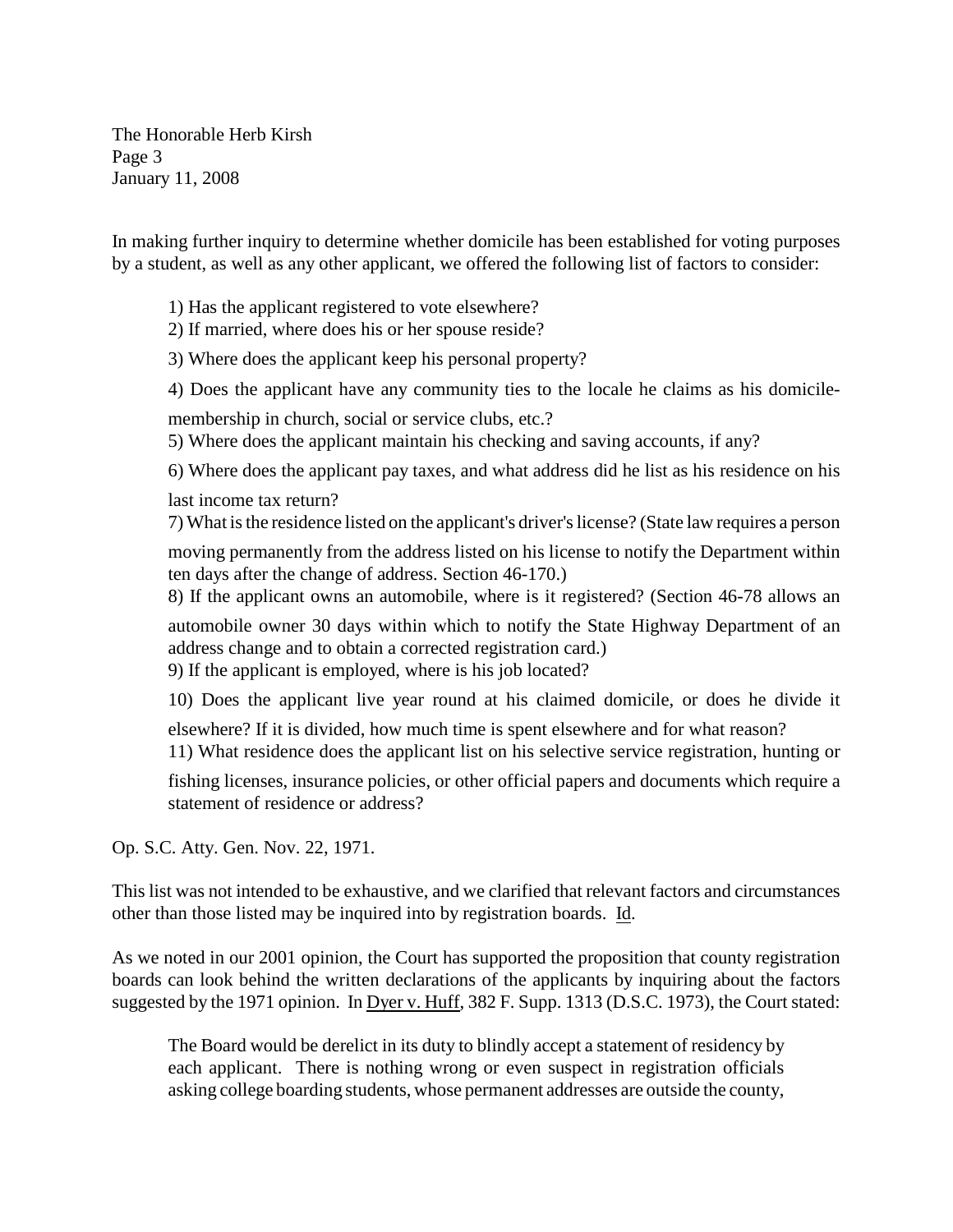The Honorable Herb Kirsh Page 4 January 11, 2008

> certain questions to determine residency and their qualifications...These questions and the procedures of the defendants are fair, reasonable, and adequate to determine residency.... 382 F. Supp. at 1316.

As we previously opined, and as the Court stated in Dyer, it is permissible for a registration board to inquire further into an applicant's intent. Therefore, it is our opinion that when determining the domicile of an applicant, a registration board may utilize a questionnaire, or a set of written guidelines, as long as it is based on the factors outlined in our 1971 opinion and examined in Dyer.

We caution, however, that since constitutional issues of equal protection and the right to vote, which is deemed a fundamental right, are at stake, the Commission should keep in mind that many factors are to be considered in determining domicile; no one factor is dispositive. Our 2001 opinion also reminds registration boards that "[a] student applicant should not be denied registration solely because the student lists a dormitory as his address. This practice has been challenged in other jurisdictions and struck down as violative of the U.S. Constitution. While this fact may be a basis for further investigation by the voter registration board, a student certainly may live in a dormitory and satisfy the requirements of Section 7-1-25." Op. S.C. Atty. Gen., Oct. 16, 2001.

Cases from other jurisdictions also caution against making one factor dispositive. See, e.g., Lloyd v. Babb, 296 N.C. 416, 437, 251 S.E.2d 843, 857, which held that "...a student who intends to remain in his college community only until graduation should not for that reason alone be denied the right to vote in that community."

## **II. The Symm Case**

In Mr. Rast's letter, he inquired how the Symm case applies when determining domicile, especially for college students who live in dormitories. In the Symm case (United States v. State of Texas, et. al., 445 F. Supp. 1245 (S.D. Tex. 1978), the court found that the practices of the registrar in Waller County, Texas violated the  $26<sup>th</sup>$  Amendment. In consistently denying student applications for registration, the registrar had been applying a statutory presumption of non-residency that had been declared unconstitutional by the  $5<sup>th</sup>$  Circuit.

In our 1984 opinion, we examined cases from other jurisdictions on the subject of voter registration of students. Symm was one of the cases we discussed. We noted that Symm involved the presumption that college students were domiciled where their parents were resident; students in one county were required to complete a questionnaire in order to rebut the presumption. To be registered, students had to show factors such as being married and living with their spouse in the county and obtaining the promise of a job in the county upon graduation. Dormitory rooms could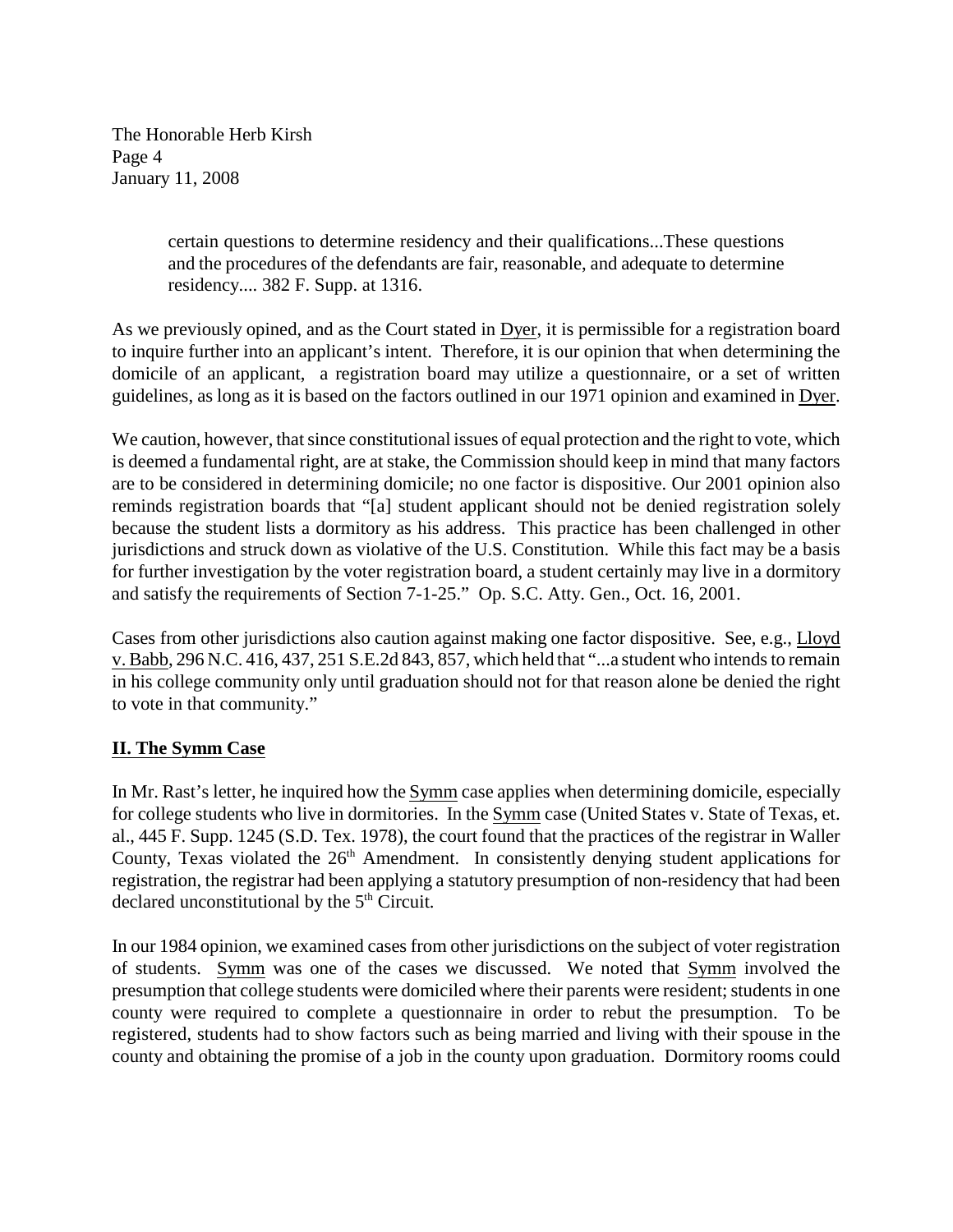The Honorable Herb Kirsh Page 5 January 11, 2008

not be considered residences. The Court concluded that these practices violated the 26<sup>th</sup> Amendment. See Op. S.C. Atty. Gen., Apr. 11, 1984.

As we noted in the 1984 opinion, the cases from other jurisdictions that we discussed, including Symm, do not presently reflect the law in South Carolina relating to the definition of domicile. Only the Court or the General Assembly may modify that law. This is not to say, of course, that the constitutional analysis of Symm is inapplicable. On the contrary, it provides a note of caution against a pattern of conduct that abridges the fundamental right to vote.

We assume that Mr. Rast inquires about Symm because in that case, the voting registrar used a questionnaire. In Symm, the questionnaire per se was not challenged; the problem was that the questionnaire was "an integral part of a pattern of conduct which abridged the voting rights of a segment of the citizenry." 445 F. Supp. 1245 at 1259.

### **III. Permanent Address in School Records**

The next question raised in Mr. Rast's letter was whether, in the case of college students, the Commission can give weight to the permanent address of the registrant as recorded by the school. It is our opinion that the Commission may consider it as one factor among many to be weighed in making the determination of domicile on a case-by-case basis. See discussion of Dyer v. Huff, supra, Section I. However, the Commission should not adopt a presumption that a student's "permanent address" listed in school records is his domicile for purposes of voter registration. Such a presumption would run the risk of being struck down as unconstitutional, like the presumption in Symm. As stated above, many factors are to be considered when determining domicile; no one factor is dispositive.

## **IV. S.C. Code Sec. 59-112-10 (D)**

The final question raised in Mr. Rast's letter relates to the applicability of S.C. Code Sec. 59-112-10 (D), which references a presumption that college housing is not a place of principal residence. This definition of domicile is found in Title 59 (Education) and Chapter 112 (Determination of Rates of Tuition and Fees). Subsection 10 is the definitions section. It states "as used in this chapter..." and then lists definitions, including the definition of "domicile" found in Subsection 10 (D).

"The primary concern in interpreting a statute is to determine the intent of the legislature if it reasonably can be discovered in the language when construed in the light of its intended purpose." Clemson Univ. V. Speth, 344 S.C. 310, 312-13, 543 S.E.2d 572, 573 (Ct. App. 2001). In interpreting statutes, the court's "sole function is to determine and, within constitutional limits, give effect to the intention of the legislature, with reference to the meaning of the language used and the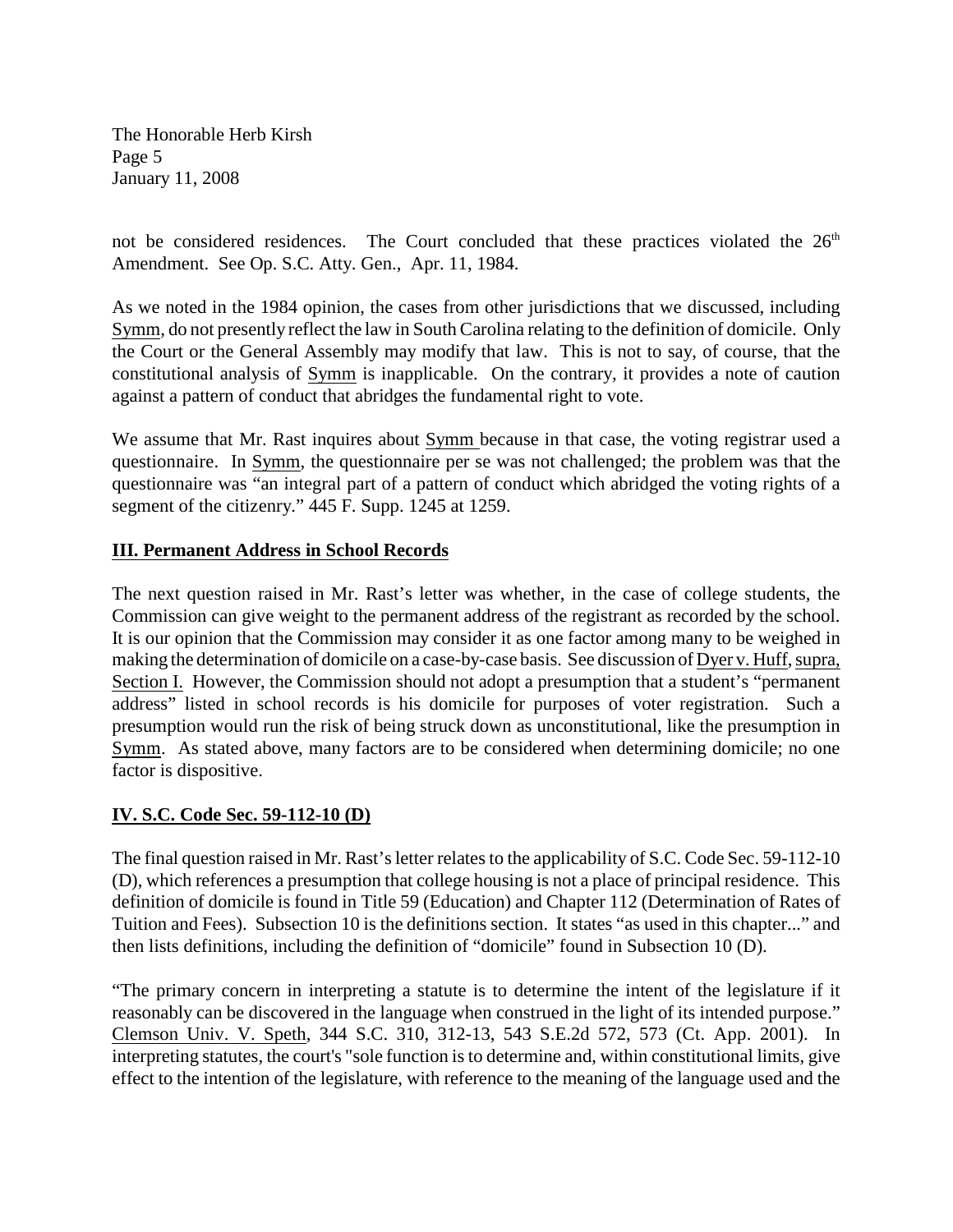The Honorable Herb Kirsh Page 6 January 11, 2008

subject matter and purpose of the statute." State v. Hackett, 363 S.C. 177, 182,609 S.E.2d 553, 555 (S.C.App. 2005), citing State v. Cobb, 355 S.C. 98, 101 n.4, 584 S.E.2d 371, 373 n.4 (2003).

A definition from another part of the Code will ordinarily not be incorporated, particularly where there is no legislative intent for such incorporation. See Op. S.C. Atty. Gen., Jan. 2, 2008, citing Speth. "Although one may be legally domiciled in different places for different legal purposes, a person is deemed to have only a single domicile for the particular legal purpose for which the concept is then being used." Wit v. Berman, 306 F.3d 1256 (C.A.2, N.Y., 2002).

Section 59-112-10 defines the term "domicile" in the context of determining tuition rates. The Commission is charged with determining domicile in the context of voter registration, so the definition of domicile in Section 59-112-10 (D) is irrelevant to the Commission's determination. The operative definition of the term "domicile" that the Commission must apply is found in Section 7-1-25.

### **Conclusion**

Domicile is a mixed question of law and fact. As we previously opined, and as the Court stated in Dyer, it is permissible for a registration board to inquire further into an applicant's intent. It is our opinion that when determining the domicile of an applicant, a registration board may utilize a questionnaire, or a set of written guidelines, as long as it is based on the factors outlined in our 1971 opinion and examined in Dyer.

We caution that since constitutional issues of equal protection and the right to vote are at stake, the Commission's policies and procedures should reflect the principle that many factors are to be considered in determining domicile; no one factor is dispositive, and there is no presumption of nonresidency for students. While the Symm case does not provide the Commission with its operative definition of the term "domicile," it does caution against a pattern of conduct that abridges voting rights.

The operative definition of the term "domicile" that the Commission must apply is found in S.C. Code Section 7-1-25. The definition of domicile in Section 59-112-10 (D) relates only to college tuition and fees, and is irrelevant to the Commission's determination of domicile for voter registration purposes.

"Generally, this Office recognizes the principle that we will not overrule our prior opinions unless clearly erroneous or unless applicable law has changed." Op. S.C. Atty. Gen., July 27, 2006. We find no change in the law since the issuance of our 2001 opinion. We advise the Commission to follow the principles articulated in Dyer and discussed in our prior opinions. Out-of-state cases may